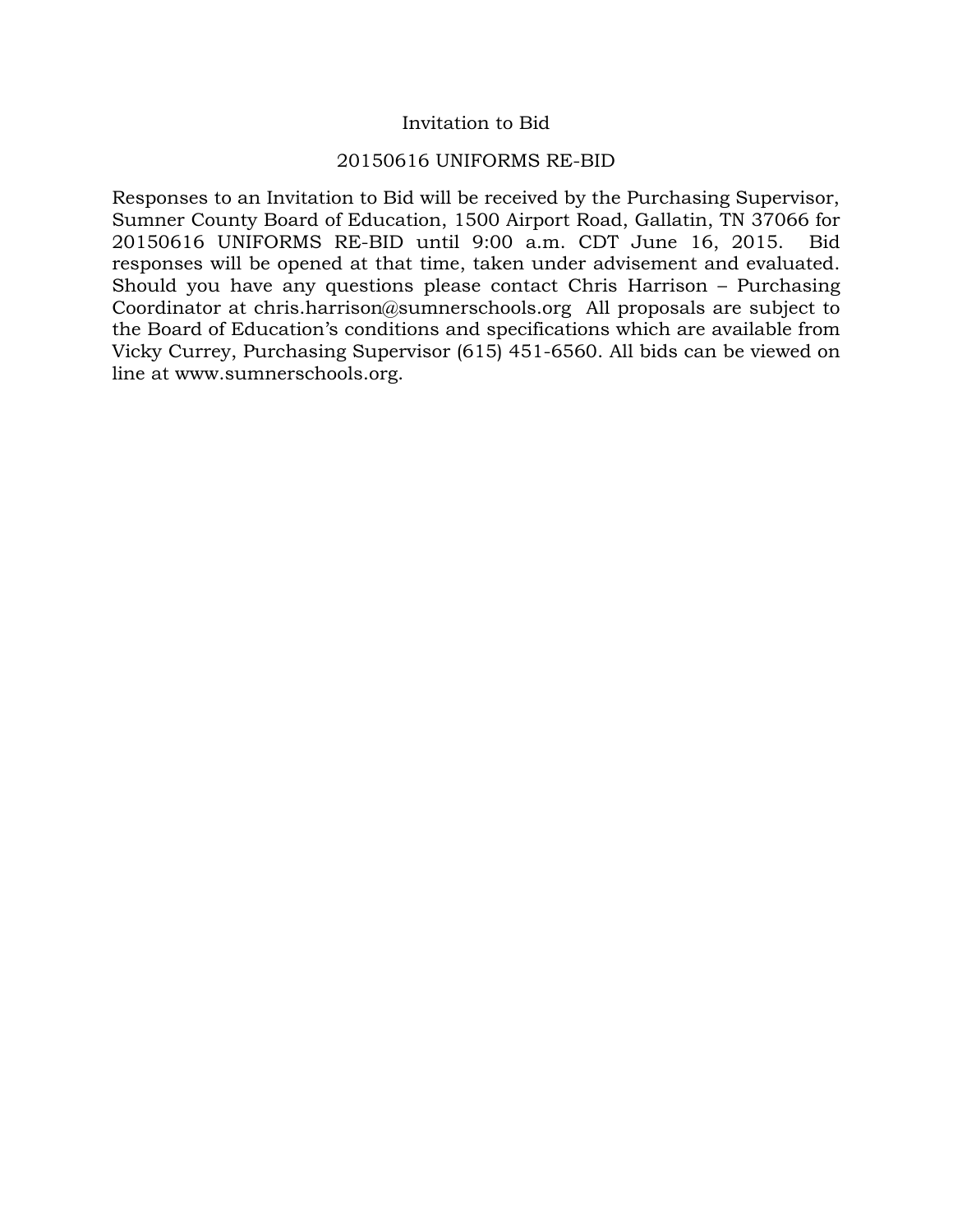#### **NOTICE TO RESPONDENTS**

Responses to an Invitation to Bid will be received by the Purchasing Supervisor in the SUPPORT SERVICE FACILITY CONFERENCE ROOM, Sumner County Board of Education, 1500 Airport Road Gallatin, TN 37066. They will be received until **9:00 A.M. Local Time JUNE 16, 2015** for **20150616 UNIFORMS RE-BID**, at which time the responses will be opened, taken under advisement and evaluated. *BIDS WILL BE POSTED ON www.sumnerschools.org* 

**GENERAL REQUIREMENTS AND CONDITIONS** 

-------------------------------------------------------------------------------------------------------------------------------

- 1. The Sumner County Board of Education reserves the right to accept or reject any and/or all responses in whole or in part, and to waive informalities therein.
- 2. Any responses received after the scheduled closing time for the receipt for responses will not be considered.
- 3. If a mistake is discovered after the responses are received, only the Sumner County Board of Education may allow the respondent to withdraw the entire response.
- 4. Partial payments will not be approved unless justification for such payment can be shown. Terms will be net 30 days.
- 5. Payment will not be made until the said **20150616 UNIFORMS RE-BID** are inspected and approved as meeting all specifications by persons appointed by the Sumner County Board of Education.
- 6. Responses submitted must be in a sealed envelope and marked on the outside as follows: **RESPONSE: 20150616 UNIFORMS RE-BID DEADLINE: JUNE 16, 2015 @ 9:00 A.M.**
- 7. Facsimile responses will not be considered.
- 8. If a successful bidder violates any terms of their bid, the contract, school board policy or any law they may be disqualified from bidding for a period of two years for minor violations or longer for major violations. Bids from disqualified bidders will not be accepted during the period of disqualification.
- 9. Prices quoted on the response (if any) are to be considered firm and binding until the said **20150616 UNIFORMS RE-BID** are in the possession of the Sumner County Board of Education.
- 10. No purchase or contract is authorized or valid until the issuance of a Board Purchase Order in accordance with Board Policy. No Board Employee is authorized to purchase equipment, supplies or services prior to the issuance of such a Purchase Order.
- 11. Any deviation from these stated terms, specifications and conditions must be coordinated with and approved in writing by the Purchasing Supervisor, Vicky Currey (615) 451-6560.
- 12. All bids that exceed \$25,000 must have the Company Name, License Number, Expiration Date thereof and License Classification of Contractor listed on outside of sealed envelope. As required by State of Tennessee Code Annotated 62-6-119.
- 13. The awarded bidder will be required to post a performance and payment bond in the amount of 25% of the contract price if it exceeds \$100,000 as stated by State of Tennessee Code Annotated 12-4-201.
- 14. If the project cost in excess of \$25,000 a performance bond must be secured by the requesting party in an amount equal to the market improvement value.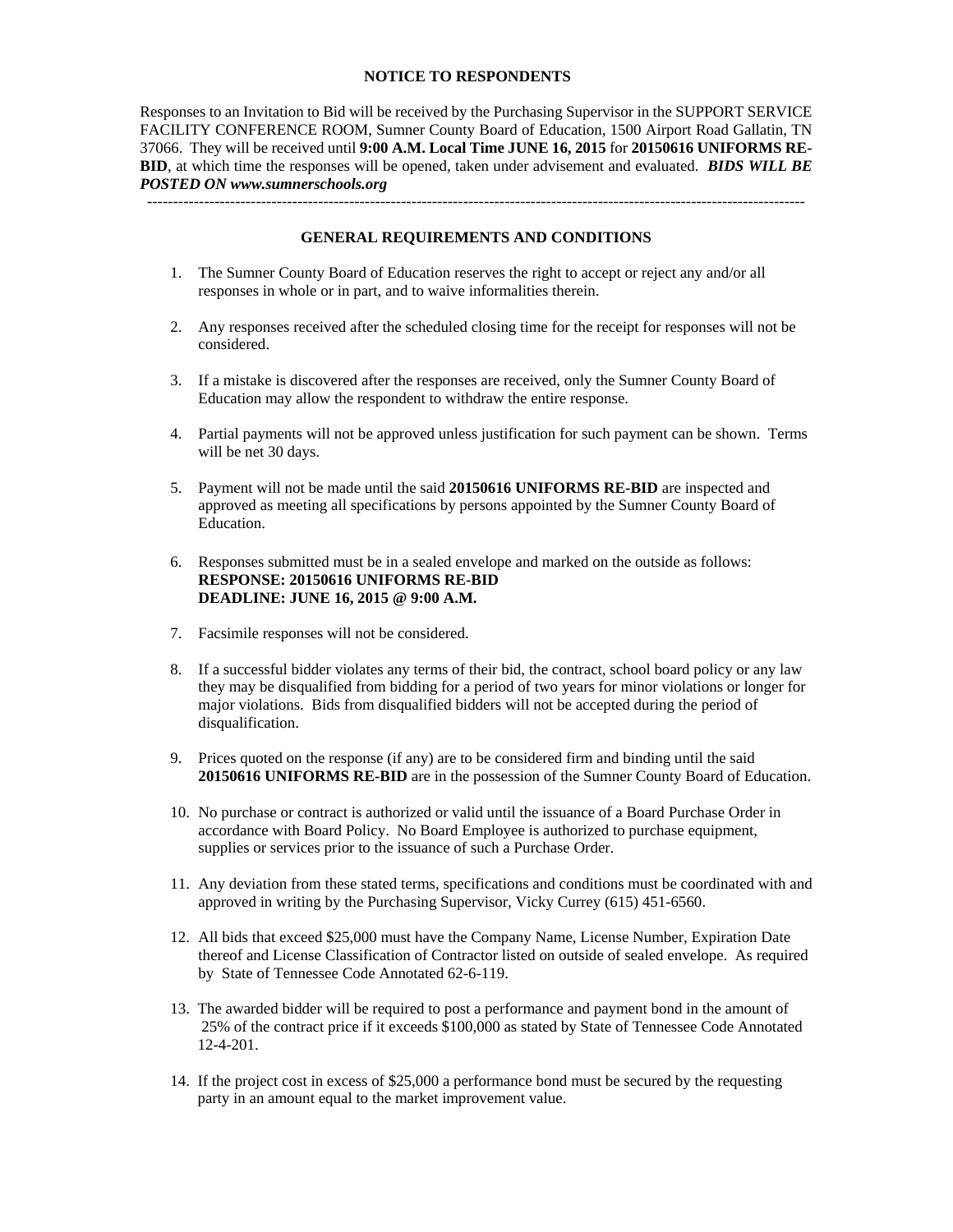# **20150616 UNIFORMS RE‐BID**

The Sumner County Board of Education, herein known as "School System", is soliciting bids for a uniform service contract. The contract will be utilized by the Maintenance, Operations, and Transportation Departments. The contract will include regular uniform laundry service, leasing of uniforms, and an option to purchase.

The contract for laundry service and leasing of uniforms shall be valid beginning July 1, 2015 thru June 30, 2018 with the option to extend for up to two, one‐year extensions. The School System reserves the right to review the contract on a yearly basis. The School System reserves the right to cancel the contract due to deficiencies in service. Includes but is not limited to:

- Laundered uniforms are not clean upon return.
- Laundered uniforms are not returned in a timely manner.
- Torn/Worn uniforms are not repaired or replaced.
- Repaired or Replaced uniforms are not returned in a timely manner.

The contract for purchase of uniforms shall be valid beginning July 1, 2015 thru June 30, 2016.

#### **SPECIFIC INFORMATION**

Each department has indicated specific requirements. All merchandise shall be new at the beginning of the contract. The contract shall be for 50 weeks a year, laundry service only. The vendor shall provide personnel to conduct field measurements to ensure proper uniform fit. The fitting shall take place over the course of several days in order to minimize disruption to daily activities.

#### **Maintenance & Operations Department – Lease / Laundry Service**

The Maintenance and Operations Departments consist of an estimated seventy‐six (76) employees. Employees may be added at the bid price and a decrease in employees shall not affect the bid price.

| Technician Shirt: | <b>Button Up</b>                                                           |
|-------------------|----------------------------------------------------------------------------|
|                   | Woven Blend - 65% Polyester / 35% Cotton                                   |
|                   | Color: Red, White, or Tan                                                  |
|                   | Long or Short Sleeve                                                       |
|                   | Name Badge - First Name; Positioned on Left                                |
|                   | "SCS - Maintenance Dept." Badge; Positioned on Right                       |
|                   | Lease Contract Quantity: 7 shirts total per technician                     |
|                   | Laundry Service Quantity: 11 short sleeve or 11 long sleeve per technician |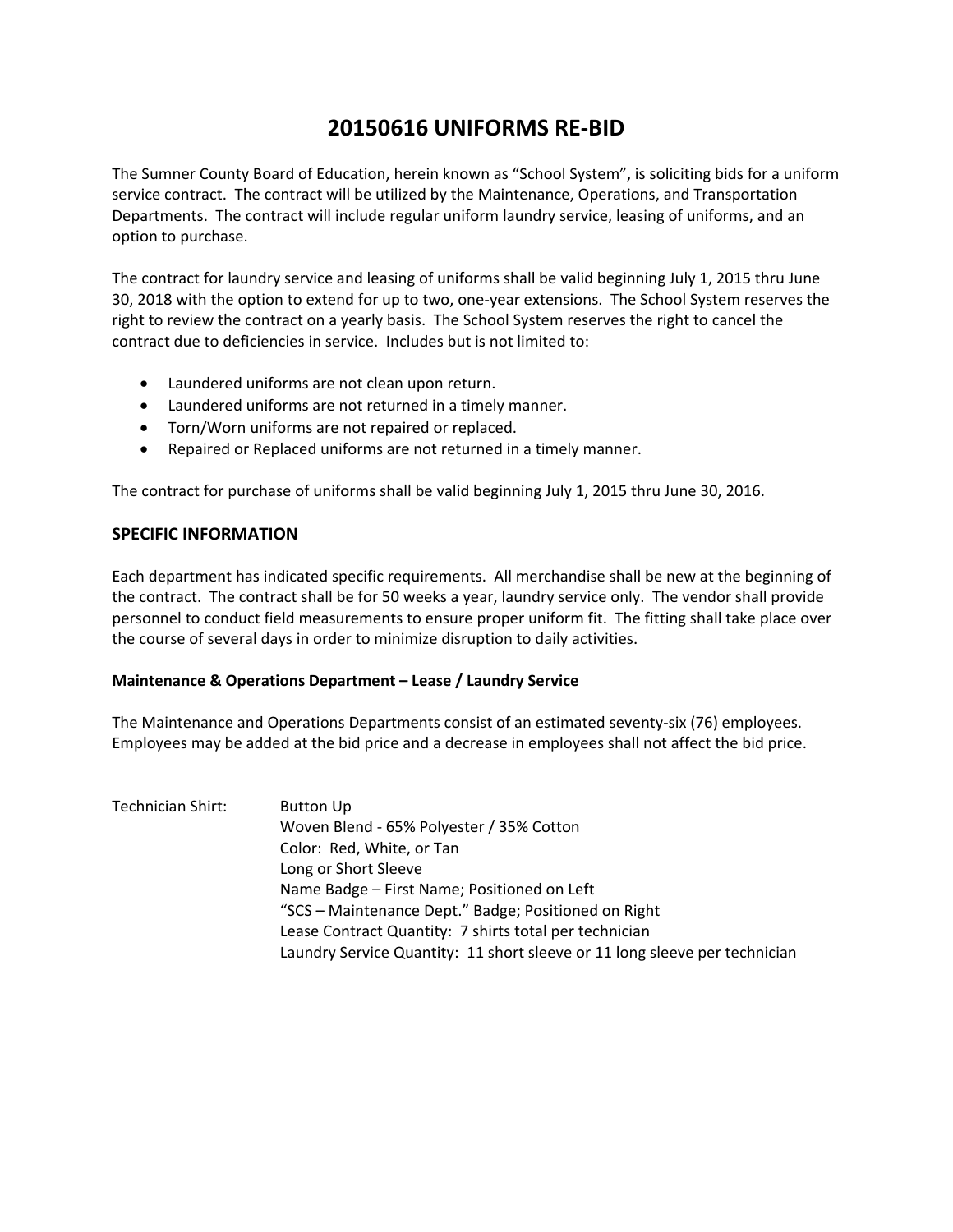| <b>Supervisor Shirt:</b> | Polo Shirt<br>Dri-Fit<br>Color: Red, White, Tan or Blue<br>Long or Short Sleeve<br>Name Badge - First Name; Positioned on Left<br>"SCS - Maintenance Dept." Badge; Positioned on Right<br>Lease Contract Quantity: 7 shirts total per technician<br>Laundry Service Quantity: 11 short sleeve or 11 long sleeve per supervisor |
|--------------------------|--------------------------------------------------------------------------------------------------------------------------------------------------------------------------------------------------------------------------------------------------------------------------------------------------------------------------------|
| Technician/              |                                                                                                                                                                                                                                                                                                                                |
| <b>Supervisor Pants:</b> | <b>Blue Jeans</b>                                                                                                                                                                                                                                                                                                              |
|                          | Lease Contract Quantity: 7 pants total per technician/supervisor<br>Laundry Service Quantity: 11 pants total per technician/supervisor                                                                                                                                                                                         |
| or                       |                                                                                                                                                                                                                                                                                                                                |
|                          | <b>Work Pants</b>                                                                                                                                                                                                                                                                                                              |
|                          | Color: Tan or Blue                                                                                                                                                                                                                                                                                                             |
|                          | Lease Contract Quantity: 7 pants total per technician/supervisor                                                                                                                                                                                                                                                               |
|                          | Laundry Service Quantity: 11 pants total per technician/supervisor                                                                                                                                                                                                                                                             |
| Technician/              |                                                                                                                                                                                                                                                                                                                                |
| Supervisor Jacket:       | Permalined Hip Jacket                                                                                                                                                                                                                                                                                                          |
|                          | 65% polyester / 35% cotton                                                                                                                                                                                                                                                                                                     |
|                          | "SCS - Maintenance Dept." Badge; Positioned on Right                                                                                                                                                                                                                                                                           |
|                          | Lease Contract Quantity: 1 jacket per technician/supervisor                                                                                                                                                                                                                                                                    |
|                          | Laundry Service Quantity: 2 jackets per technician/supervisor                                                                                                                                                                                                                                                                  |
| Coverall:                | <b>Quilted Lining</b>                                                                                                                                                                                                                                                                                                          |
|                          | 100% Cotton                                                                                                                                                                                                                                                                                                                    |
|                          | Insulated                                                                                                                                                                                                                                                                                                                      |
|                          | Zip Front                                                                                                                                                                                                                                                                                                                      |
|                          | Color: Dark Brown or Navy                                                                                                                                                                                                                                                                                                      |
|                          | *This item is optional and may not be utilized by personnel.                                                                                                                                                                                                                                                                   |

#### **Transportation Department – Purchase Option**

The Transportation Department has requested the ability to exchange items, if not worn. The vendor must indicate any restrictions, if applicable, in the notes section of the Bid Sheet. More or less of any item may be purchased at the bid price.

Shirt: Button Up Short Sleeve 100% Cotton Twill Color: Light Blue "SCS Transportation Dept." Badge; Positioned on Left Quantity: 7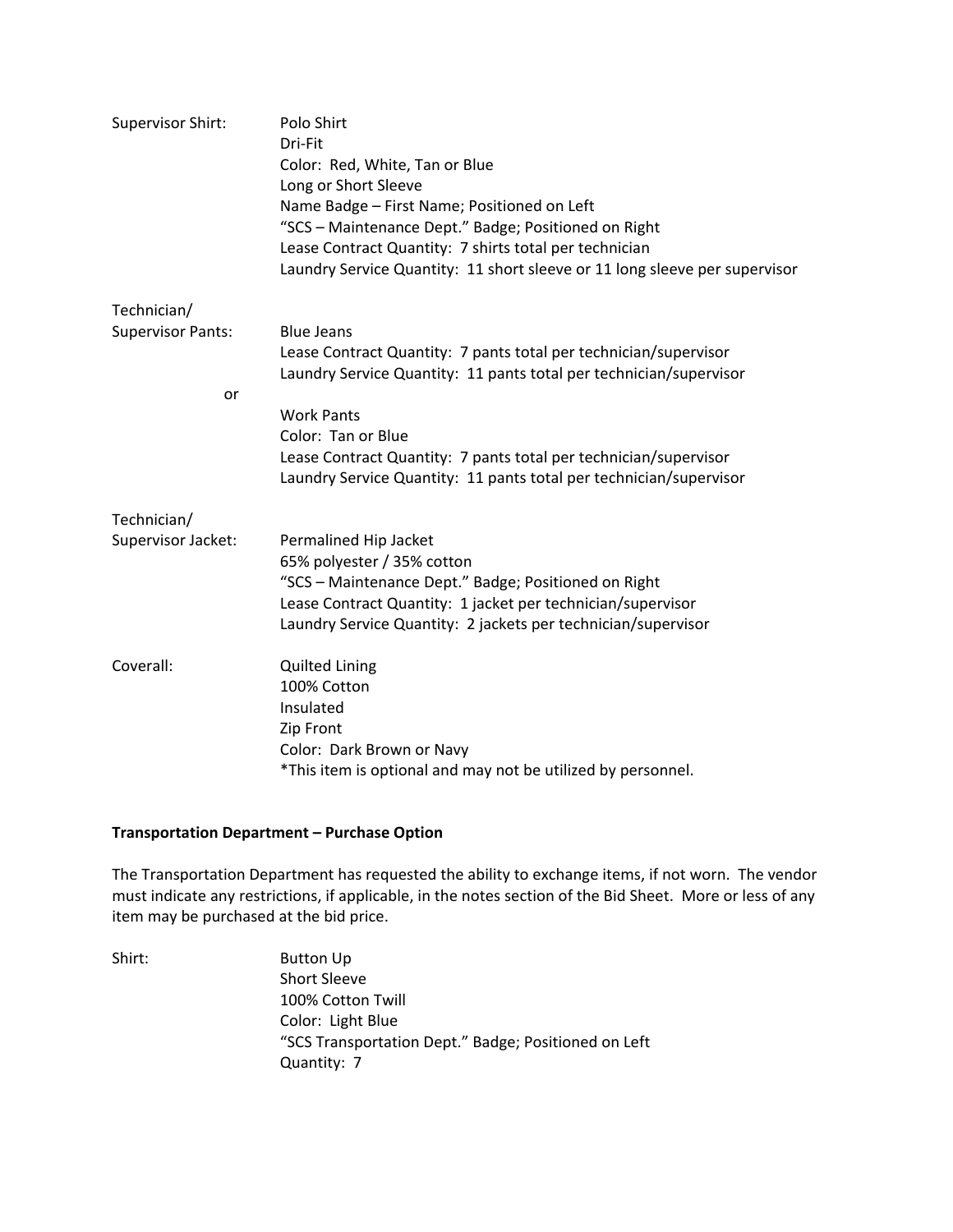| T-shirt:              | <b>Short Sleeve</b><br>100% Spun Polyester Jersey<br>Color: Gray or Navy<br>"SCS Transportation Dept." Badge; Positioned on Left<br>Quantity: 77 |
|-----------------------|--------------------------------------------------------------------------------------------------------------------------------------------------|
| Pants:                | <b>Work Pants</b><br>65% Polyester / 35% Cotton<br>Color: Navy<br>Quantity: 84                                                                   |
| Jacket:               | <b>Quilted Permanent Lining</b><br>100% Polyester<br>Color: Navy<br>"SCS Transportation Dept." Badge; Positioned on Left<br>Quantity: 12         |
| <b>Full Coverall:</b> | <b>Quilted Lining</b><br>100% Cotton<br>Zip Front<br>Color: Tan or Navy<br>"SCS Transportation Dept." Badge; Positioned on Left<br>Quantity: 12  |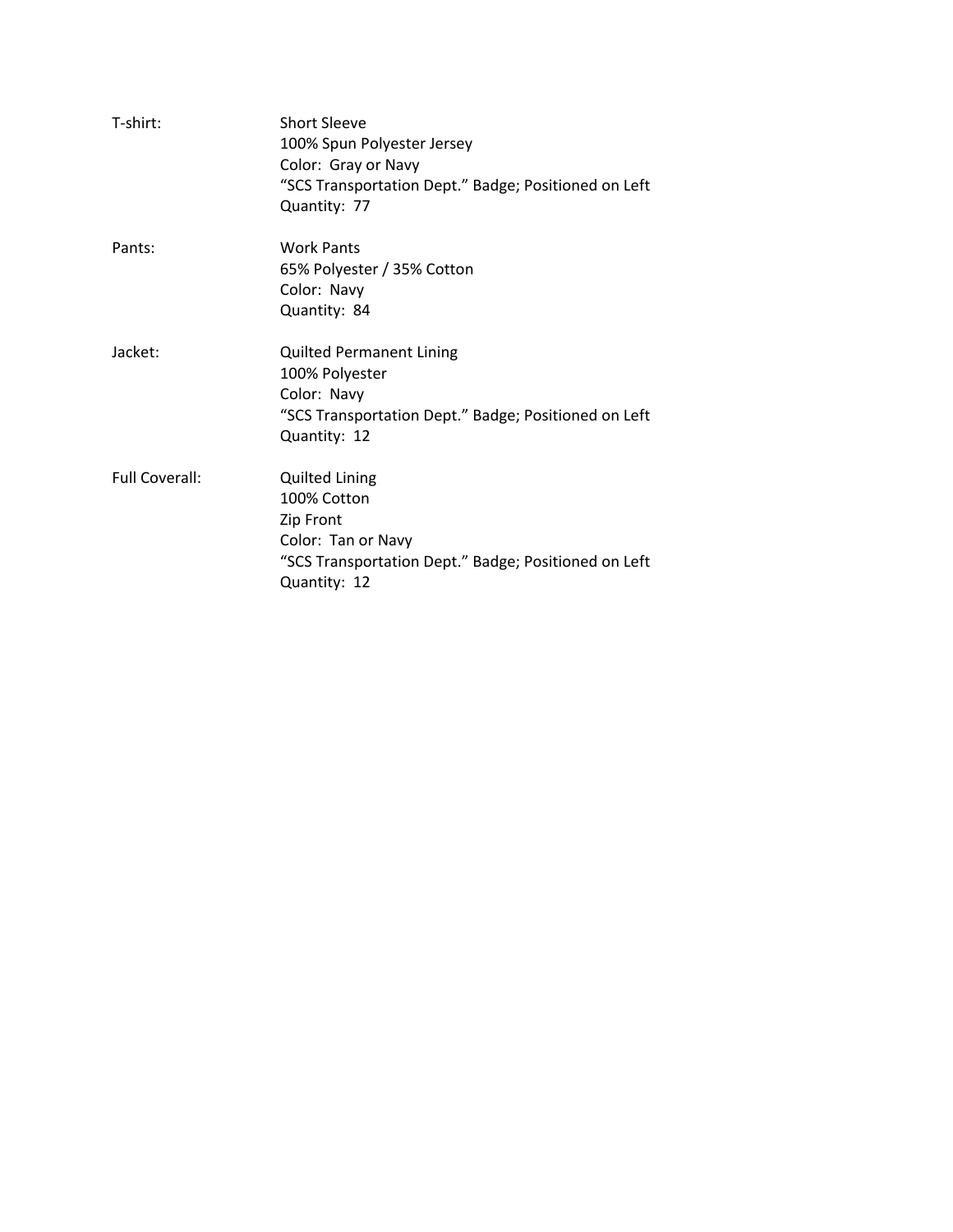## **SUMNER COUNTY BOARD OF EDUCATION**

**Purchasing Department** 1500 Airport Road Gallatin, TN 37066

| <b>COMPANY NAME</b>                         |                                                                                                                                                                                                                                |                |
|---------------------------------------------|--------------------------------------------------------------------------------------------------------------------------------------------------------------------------------------------------------------------------------|----------------|
| <b>ADDRESS</b>                              | <u> 1989 - Johann Stein, marwolaethau a bhann an t-Amhain an t-Amhain an t-Amhain an t-Amhain an t-Amhain an t-A</u>                                                                                                           |                |
|                                             |                                                                                                                                                                                                                                |                |
| <b>TELEPHONE</b>                            |                                                                                                                                                                                                                                |                |
| <b>EMAIL</b>                                |                                                                                                                                                                                                                                |                |
| <b>AUTHORIZED COMPANY</b><br>REPRESENTATIVE |                                                                                                                                                                                                                                | SIGNATURE      |
| <b>AUTHORIZED COMPANY</b><br>REPRESENTATIVE |                                                                                                                                                                                                                                | <b>PRINTED</b> |
| <b>DATE</b>                                 |                                                                                                                                                                                                                                |                |
| <b>BID TITLE</b>                            | 20150616 UNIFORMS RE-BID                                                                                                                                                                                                       |                |
| <b>DEADLINE</b>                             | JUNE 16, 2015 @ 9:00 A.M.                                                                                                                                                                                                      |                |
| <b>BID AMOUNT</b>                           | See Attached.                                                                                                                                                                                                                  |                |
| <b>BID GOOD THRU</b>                        | July 1, 2015 - June 30, 2018 LEASE / LAUNDRY<br>July 1, 2015 - June 30, 2016 PURCHASE OPTION                                                                                                                                   |                |
|                                             | NOTES: WE ARREST AND THE RESIDENCE OF A STRUCK CONTROL IN THE RESIDENCE OF A STRUCK CONTROL IN THE RESIDENCE OF A STRUCK CONTROL IN THE RESIDENCE OF A STRUCK CONTROL IN THE RESIDENCE OF A STRUCK CONTROL IN THE RESIDENCE OF |                |
|                                             |                                                                                                                                                                                                                                |                |
|                                             |                                                                                                                                                                                                                                |                |
|                                             |                                                                                                                                                                                                                                |                |
|                                             |                                                                                                                                                                                                                                |                |
|                                             |                                                                                                                                                                                                                                |                |